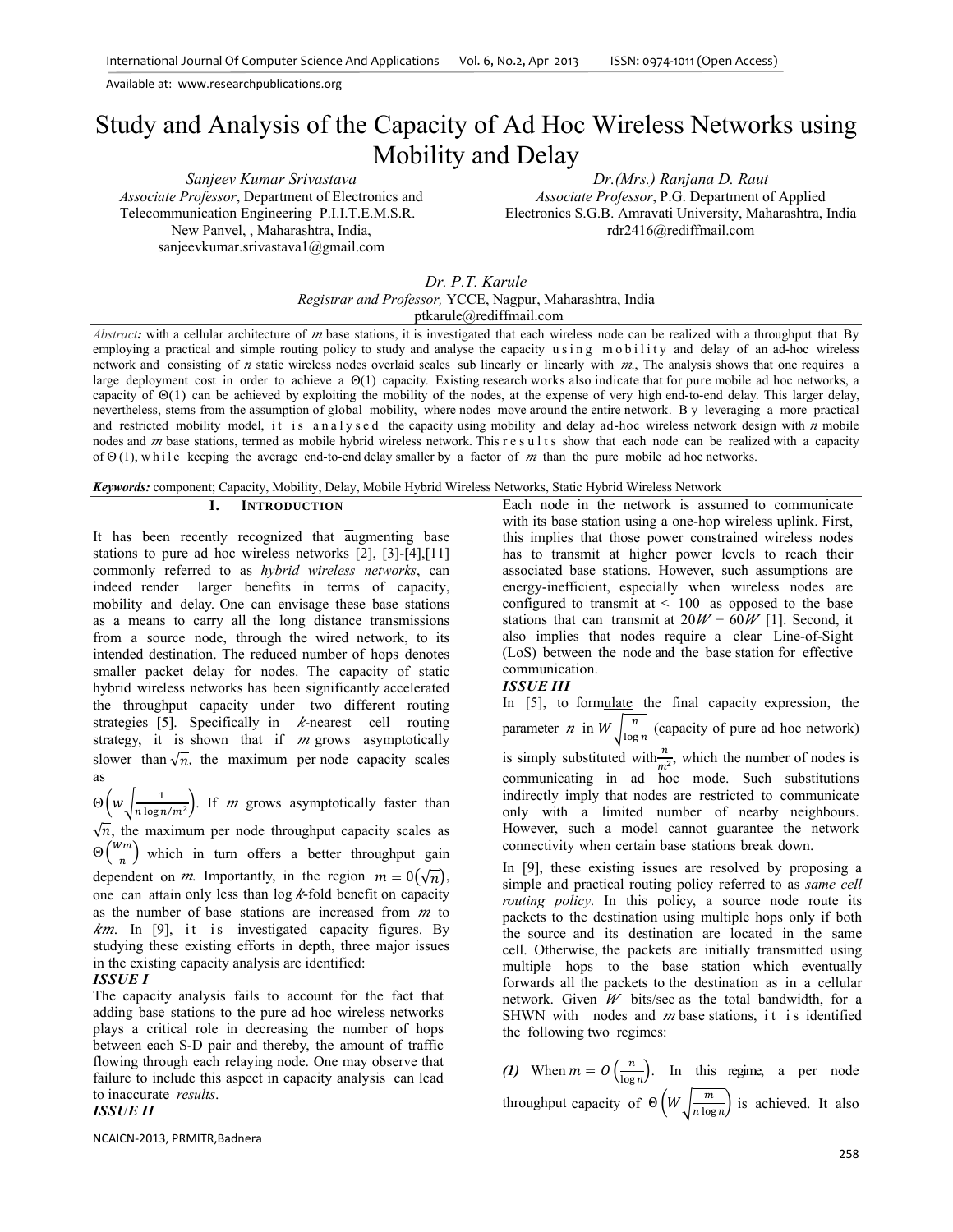follows that if the numbers of base stations are increased from *m* to *km*, one can actually obtain a gain of  $\sqrt{k}$  on capacity as opposed to [5], which only provides a less than  $log$   $k$ -fold increase on capacity. The average delay is bounded by by by the set of  $\mathbf{b}$ 

$$
\Theta\left(\sqrt{\frac{n}{m\log n}}\right).
$$

(2) When  $m = \Omega\left(\frac{n}{\log n}\right)$ . In this regime, a per node throughput capacity of  $\Theta\left(W\frac{m}{n}\right)$  is achieved. The average delay is bounded by  $\Theta(1)$ .

#### *A. Motivation and Contribution*

The throughput capacity of  $\Theta(W)$  can be obtained only with a large number of base stations, i.e., when  $m$  $= \Theta(n)$ , which in turn implies a large deployment cost. A constant throughput scaling of  $\Theta(W)$  can be obtained by leveraging the mobility characteristics of a node in an ad hoc network [3]-[4], [11]. It is assumed that *global mobility* where the nodes can move around the whole network, therefore address the following question: *Can a scheme design that can realize a* Θ(ܹ ) *throughput capacity by exploiting the mobility characteristics of the nodes, while possibly keeping the end-to-end delay smaller?*

This question is addressed by leveraging the mobility characteristics of the nodes in a hybrid wireless network under same cell routing policy. Particularly for a mobile hybrid wireless network (MHWN), when source and its destination is located in the same cell (*or different cell*), the routing policy requires nodes to send its packets by moving towards the destination (*or base station*) instead of using multi-hop transmissions. Each node is only allowed to move within a limited region (i.e., in a cell) rather than the entire region. Such a restriction will allow obtaining high capacity and reduced delay in a cost-effective manner for hybrid wireless networks. This analysis identifies the following two regimes for MHWN with  $n$  nodes and base stations:

1. When  $m = (n)$ . In this regime, a per node throughput capacity of  $\Theta(W)$  is achieved. The average delay is bounded  $\Theta\left(\frac{n \log n}{m}\right);$ 

2. When  $m = \Omega(n)$ . In this regime, a per node throughput capacity of  $\Theta(W)$  is achieved. The average delay is bounded by  $\Theta(1)$ . From the results it follows that, though  $m = \alpha(n)$ , a per node capacity of  $\Theta(W)$ capacity can be still realized by keeping the delay (i.e.,  $\frac{n \log n}{m}$ ) smaller than pure mobile ad hoc networks (i.e., *n* log  $\binom{m}{2}$ [4].

## NETWORK MODEL

#### *A. Hybrid Wireless Network Model*

NCAICN‐2013, PRMITR,Badnera This paper considers a mobile hybrid wireless network (MHWN), consisting of  $n$  mobile wireless nodes, overlaid with a cellular architecture of  $m$  base stations on a planar torus of unit area. A hybrid wireless network consists of two layers, an *ad hoc* layer and a *cellular*  layer. The ad hoc layer assumes that  $n$  wireless nodes are uniformly and independently (randomly) distributed on the surface of a unit area torus and each node leverages same transmission power to communicate with its neighboring nodes or base stations. It considers that each node is a source of exactly one flow and a destination node for at most *Ο(1)* flows. It is assumed that a stand-alone wireless network at the ad hoc layer. As a result, even in the absence of any base stations, nodes can still engage in communication with its chosen destinations; this assumption solves ISSUE III in [5]. The cellular layer regularly deploys  $m$  base stations, at the top of ad hoc layer, in such a manner that it tessellates the plane into equal-sized squares of area $\frac{1}{m}$ . In the jargon of cellular networks, each square calls as a cell and at the centre of each cell, a base station is placed.

Unlike wireless nodes, base stations neither serve as data sources nor as data receivers. Instead, they serve as relays to forward the traffic for wireless nodes in the ad hoc layer. Moreover, the base stations are also assumed to be connected to each other with a very high bandwidth network so that there are no bottlenecks associated with the base stations. In contrast to wireless nodes, it is also assumed that there are no power constraints for the base stations. Finally, to ensure that the mutual interference between base stations remains below a threshold, it is assumed that adjacent cells employ a frequency reuse policy similar to a cellular network [1], [9];

## *B. Routing Policy for Mobile Hybrid Wireless Networks*

This paper considers a simple and practical routing policy called as *same cell routing policy* for mobile hybrid wireless networks. Under this policy, if the sourcedestination pair lies in the same cell, a source node initially forwards its data to one or more relay nodes, which in turn moves around within the cell until it reaches the intended destination and transmits the data. This mode of data transmission is referred as *mobile mode*. The nodes are allowed to move within a cell rather than the entire network. This in turn reduces the time required for sending the data to the final destination. If the source and destination are located in two different cells, source node forwards the data to its nearest base station using relays (i.e., *using mobile mode*) and the base station as in a cellular network forwards the data through the wired network to the destination node. And, this is referred to as hybrid model of data transmission as *hybrid mode*, a combination of mobile mode and cellular transmission. If the destination/ base station is within the transmission range of a source node, it transmits data directly to it without relying on the relay nodes. Therefore, it clearly turns out that, independent of the location of source and its destination, in a MHWN each



packet is constrained to take at most two hops i.e., Θ(1).

*Data Rate***:**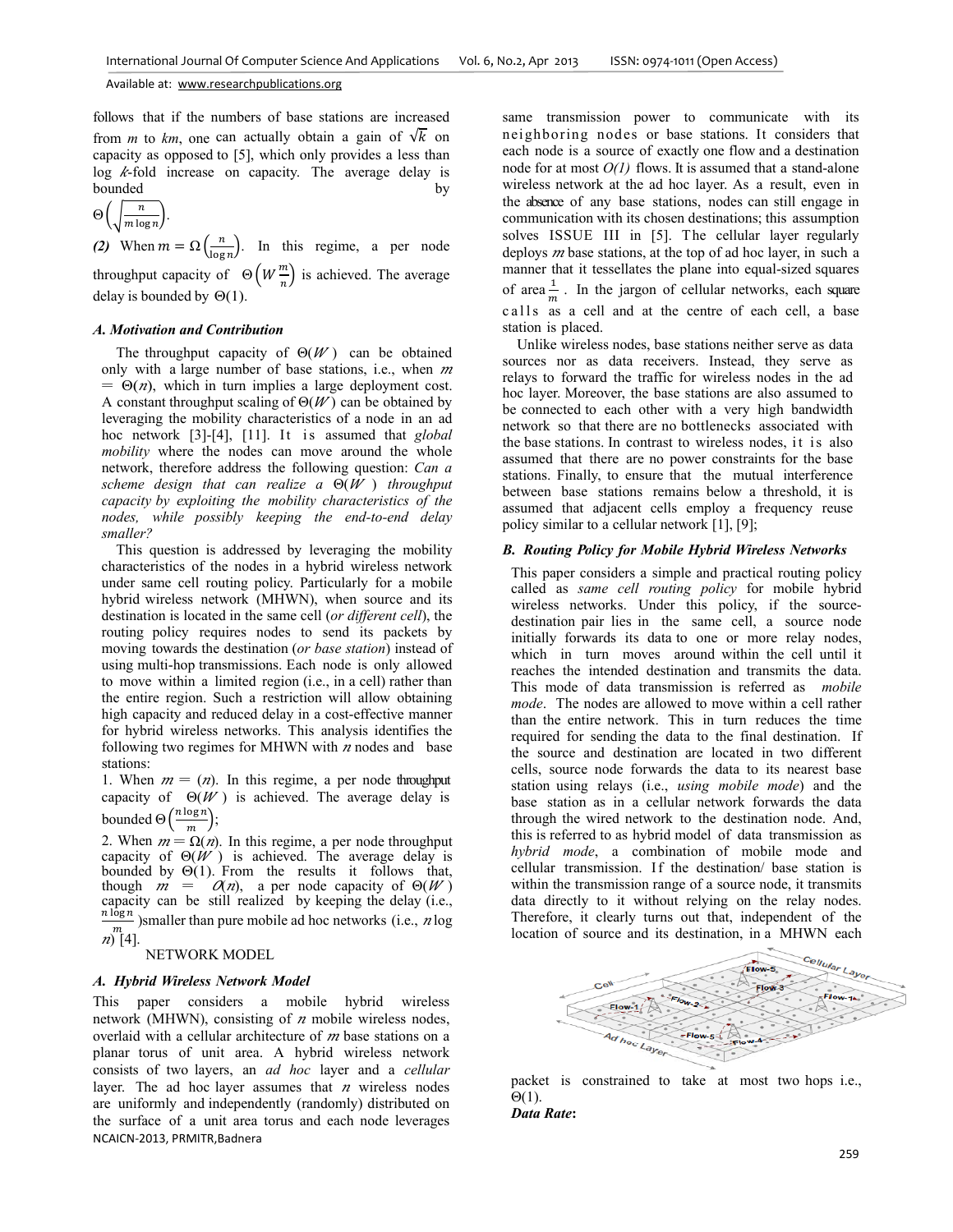Each node is assumed to transmit at a maximum data rate of  $W$  bits per second over a common wireless channel of bandwidth. T his wireless channel is portioned into three sub channels each of bandwidth,  $W_a$  for mobile ad hoc transmissions in a MHWN,  $W_{\mathcal{U}}$  for uplink transmissions to the base stations and  $W_d$  for down link transmissions from the base stations, respectively. Since the amount of traffic in the uplink and downlink channels are the same, so  $W_u = W_d$ . As a result, the sum of the transmission rates due to radio transmissions as well as base station related transmissions can be expressed as  $W$  $= W_a + 2W_u.$ 

## *C. Definitions*

#### *1) Throughput*

A per-node throughput of  $\Lambda(n, m)$  bits per second, for a hybrid wireless network of  $n$  nodes and  $m$  base stations is said to be achievable, if every node can transmit data to its chosen destination at a rate of  $\Lambda(n, m)$  bits per second. The throughput capacity of the hybrid wireless network with *n* nodes and *m* base stations are expressed by  $\Lambda(n, m) = \Lambda_a(n, m) + \Lambda_b(n, m)$ , where  $\Lambda_{\alpha}(n, m)$  and  $\Lambda_{\beta}(n, m)$  denote the throughput capacity contributed by the mobile ad-hoc transmissions in a MHWN and the base station relative transmissions (i.e. uplink and downlink) respectively. Since there are total of *n* source- destination pairs, the network capacity can be defined to be  $n \Lambda(n, m)$ .

#### *2) Average Packet Delay*

The delay of a packet is the time it takes for the packet to reach the destination after it leaves the source. Thus, the per packet delay is the sum of the times a packet spends at each relay node. The average packet delay of a hybrid network  $(n, m)$  is then obtained by averaging over all transmitted packets in the network due to the ad hoc transmissions

# **II. MHWN: CAPACITY AND DELAY ANALYSIS**

This section establishes the upper and lower bounds on the throughput capacity and delay of MHWN under same cell routing policy. The related theorems are stated as follows.

*Theorem 1: For a MHWN with n nodes and m base stations, the throughput capacity Λ(*݊*,* ݉*) furnished to each node under the same cell routing policy is:* 

$$
\Lambda(n, m) = \Theta(Wa) + \Theta\left(\frac{m}{n} W_u\right), \text{ where } \Lambda_a(n, m) = W_a \text{ and } \Lambda_b(n, m) = \frac{m}{n} W_u.
$$

## *Theorem 2: For a MHWN with n nodes and m base stations, the average delay (n, m) of each packet under the same cell are*

Figure1. Same cell routing policy. Flows 2,3 and 4 are forwarded in mobile mode for MHWN and Flows 1 and 5 are forwarded in hybrid mode. routing policy is :

$$
D(n,m) = \begin{cases} \Theta\left(\frac{n \log n}{m}\right) & m = O(n) \\ \Theta(1) & m = \Omega(n) \end{cases}
$$
 (1)

As the mobile ad hoc and base station relative transmissions are carried in two different sub channels, the final capacity will be  $\Lambda_a(n, m) + \Lambda_b(n, m)$ .

#### *A. Lower bound: Capacity and Delay for mobile ad hoc transmissions*

In this section, a routing scheme for MHWN is constructed and is shown that it achieves a constant throughput of  $W_a$ . The ad hoc layer of MHWN and tessellate the unit area region by sub cells are of area  $(n) = 1/n$ . As shown in Fig. 1, at the top of this ad hoc layer, a virtual layer is laid out i.e., cellular layer, formed by  $m$  cells, each of size  $\frac{1}{\sqrt{m}} \times \frac{1}{\sqrt{m}}$ . To be more precise, such a construction will result in each cell of area  $\frac{1}{m}$  to consist of  $\frac{1}{ma(n)}$  subcells, of area a(n) each. The transmission range of each node is chosen to be  $2\sqrt{2}$  times the side length of the sub cells, i.e.,  $2\sqrt{2}n^{-1/2}$ .

Once the network is constructed, a scheme to route the data to the final destination is constructed. For this purpose, a straight line is drawn, that passes through some sub cells, connecting each S-D pair. In a MHWN under same cell routing policy, if a S-D line lies completely inside (*or outside*) a cell, the packets are transmitted from source to destination (*or base station*) in mobile mode. For transmission, the time slot at which each node can transmit its packets is determined. A sub cell X is said to interfere with another sub cell Y, if there is a sender in sub cell X which is within a distance  $(2 + \Delta)\ell(n)$  of some sender in sub cell Y. The parameter  $\Delta$  defines the size of the exclusion region and hence,  $\Delta > 0$  [9].

*Lemma1:The number of sub cells that interfere with any given sub cell is bounded by a constant*  $c_3 = ((2 + \Delta)^2)$ ,  $i.e., independent of  $n$ *, m* and  $a(n)$ .$ 

From Lemma 1, it turns out that each sub cell in the network becomes active once in every  $1 + c_3$  slots. In an active sub cell, each required node that is randomly chosen to transmit its packet to another node lying in its sub cell. Thus, depending on whether the node is source or relay, each slot is further divided into two sub-slots A and B. In sub-slot A, each node acting as a source sends its packet directly to destination/base station if its present in the same/adjacent sub cell. Otherwise, it sends its packet to another randomly chosen node present in its/neighboring sub cell, which acts as a relay. In sub-slot B, each node acting as a relay sends its packet directly to the destination/base station if its present in the same/adjacent sub cell. It is to be noted that since each packet is directly sent to its destination/base station or relayed at most once,

The total number of routes passing through a sub cell in a cell,  $E[Z] + E[Z'] = \Theta(1)$ .

 $\sum_{k=1}^{\infty}$   $\sum_{i=1}^{\infty}$   $\sum_{i=1}^{\infty}$   $\sum_{k=1}^{\infty}$  *be the area of the sub cell and let*  $\sum_{k=1}^{\infty}$  *be subsettly here at legal* two  $p_{sub}$  be the probability<sup>n</sup> that any subcell has at least two *nodes.* 

Then, 
$$
p_{sub} = 1 - \frac{2}{e}
$$
.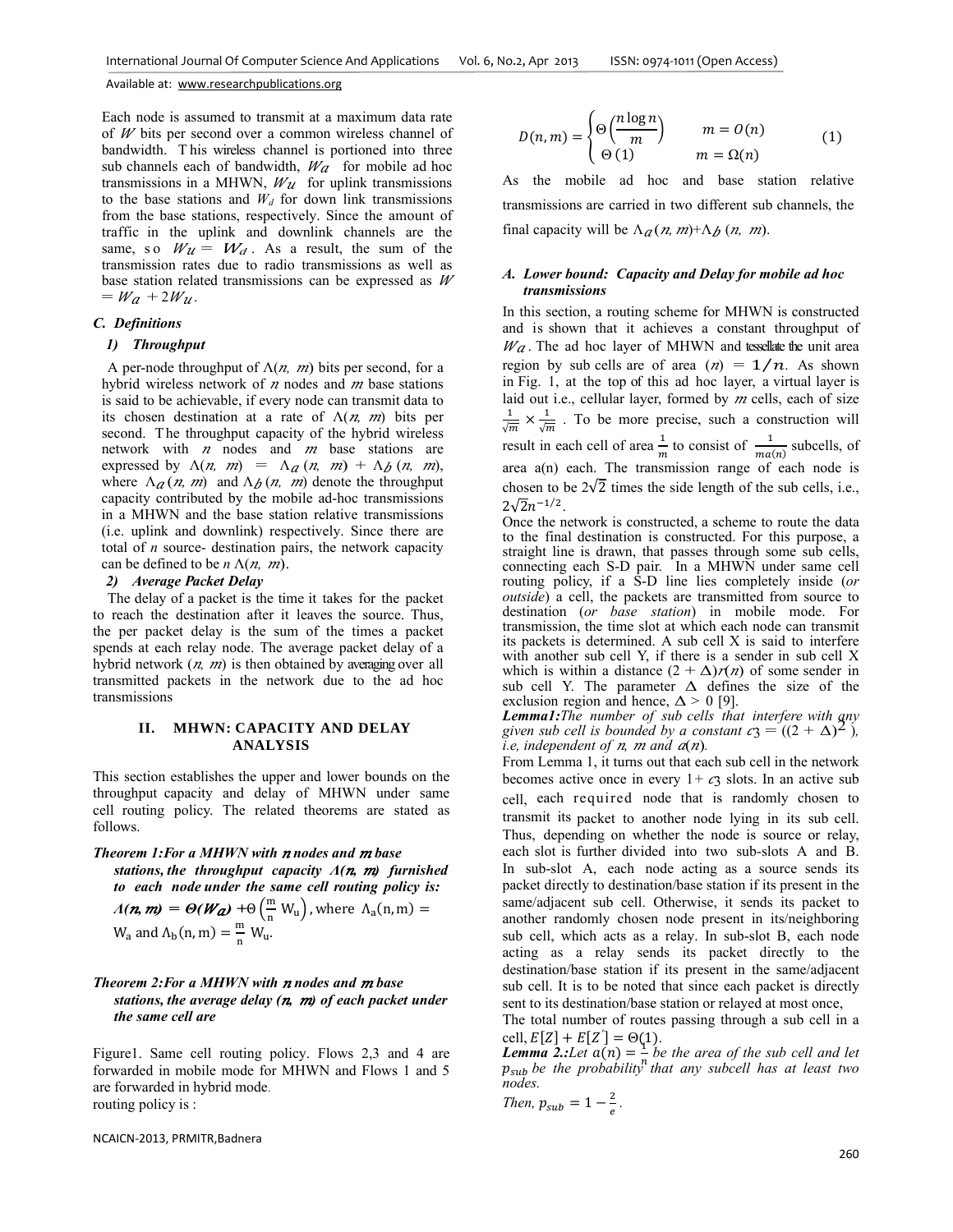*Proof* :An arbitrary sub cell is chosen. The probability  $p_{sub}$ that there are at least two nodes in a sub cell is given by:  $-1$ 

$$
p_{sub} = 1 - \left(1 - \frac{1}{n}\right)^n - \left(1 - \frac{1}{n}\right)^{n-1}
$$
  
\n
$$
\geq 1 - e^{-1} - e^{-\left(\frac{n-1}{n}\right)} \approx 1 - 2e^{-1}
$$

where the second inequality is based on the fact that  $(1-x) \le e^{-x}$ .

The Lemma mainly says that the above routing scheme can be successfully executed by nodes with a probability no less than  $p_{sub}$ .

## *1) Throughput Capacity*

*T*he lower bound on the throughput capacity contributed by the mobile ad hoc transmissions,  $\Lambda a$  ( $n$ ), based on the above routing scheme. The proof is essentially based on Lemma 1 and Lemma 2. First, from Lemma 1 and the fact that  $E[Z] + E[Z'] = \Theta(1)$ , it follows that each sub cell can be active for a constant fraction of time period of length  $\frac{1}{1+c_3}$ seconds. Further, Lemma 2 suggests that on average an active sub cell can have transmissions for at least  $\frac{1}{2(1+c_3)}$ seconds during a slot of length  $\frac{1}{1+c_3}$  with a probability no less than  $p_{sub}$ . Each node can successfully transmit for  $\frac{1}{2(1+c_3)}$  fraction of time at the rate of Wa bps with a probability no smaller than  $p_{sub}$ . Thus,  $\Lambda a$  ( $\alpha$ ) =  $\Omega\left(\frac{W_a p_{sub}}{2(4+\epsilon)}\right)$  $\frac{w_1w_2w_3}{2(1+c_3)}$  as the throughput capacity corresponding to mobile ad hoc transmissions.

#### *2) Average Packet Delay:*

To compute the average delay of each packet, the first hitting time for a single state on a 2- $d$  torus of size  $\sqrt{n} \times \sqrt{n}$ is pertaining.

*Lemma 3: Let*  $\tau^A$ *denote the first hitting time for a single state on a* 2- *torus of size*  $\sqrt{n} \times \sqrt{n}$ , then  $E[\tau^A]$  =  $\Theta(n \text{ og } n)$ , where  $E[\tau^A]$  is the expectation of  $\tau^A$ 

In a given cell, if the destination/base station is not within the direct transmission range of source node, it transmits the packet to the relay node which in turn carries the packet to the intended destination/base station and transmits it. Let the time needed for the relay node to first hit the intended destination/base station be  $\tau^c$ . Further, it is to be noted that each cell of size  $\frac{1}{\sqrt{m}} \times \frac{1}{\sqrt{m}}$  consists of  $\frac{n}{m}$  sub cells of area  $\frac{1}{n}$ each, resulting in a discrete torus of size  $\sqrt{\frac{n}{m}} \times \sqrt{\frac{n}{m}}$ . Then, by

Lemma 3, the expectation of  $\tau^c$ , denoted by  $E[\tau^c]$  is given as:

$$
E[\tau^c] = \Omega \left(\frac{\ln \log n}{n} \log n\right) \tag{2}
$$

Let  $D(n, m) = E[H] + E[\tau^c]$  be the average packet delay, where  $E[\tau^c]$  is the mean number of hops taken by a packet for each S-D pair. Then,

$$
D(n,m) = \Theta(1) + \Omega\left(\frac{n}{m}\log n\right) > \Omega \quad \left(\frac{n}{m}\log n\right) \tag{3}
$$

NCAICN‐2013, PRMITR,Badnera which is a lower bound on the expected average packet delay. As the base stations grow faster than  $n$  the number of hops taken by each packet for S-D pair is at most  $\Theta(1)$ . As a

result, the delay bound by  $\Theta(1)$  for  $m = \Omega(n)$  and by  $\Omega$   $\left(\frac{\text{n}}{\text{m}}\log n\right)$  for  $m = O(n)$ 

# *B. Upper bound: Capacity and Delay for mobile ad hoc transmissions*

This section characterizes the upper bounds on the per-node throughput and delay of mobile ad hoc transmissions. The upper bound on throughput capacity is  $\frac{L_n \Lambda_a(n,m)}{r(n)} \leq \frac{1}{r^2(n)}$ , where  $\frac{\bar{L}}{r(n)}$  the number of hops is taken by each packet. Thus, by replacing the factor  $\frac{\bar{L}}{r(n)}$  by  $\Theta(1)$  (the reduced number of hops due to the mobility nature of the nodes) and setting the transmission range  $r(n)$  of each node

to be  $2\sqrt{2}n^{-\frac{1}{2}}$  we obtain  $\Lambda a(n,m) = O(Wa)$  as the upper bound on the throughput capacity. The upper bound on the average packet delay is  $D(n)$ . For a 2-dimensional network of *n* nodes, the cover time is given as  $O(n \log n)[10]$ . Thus, in MHWN model, since each node is limited to move around a cell consisting of  $n/m$  nodes, the cover time of a cell as  $O\left(\frac{n}{m}\log n\right)$  is obtained. This implies that the time needed for the relay node to first hit the intended destination/base station in a cell satisfies  $E[\tau^c] =$  $O\left(\frac{n}{m}\log n\right)$  Besides, as the number of hops is  $\Theta(1)$ , upper bound is  $D(n,m)$  as  $O\left(\frac{n}{m}\log n\right)$ .

# *C. Capacity of base station relative transmissions*

*Lemma 4:Let be the bandwidth allocated for an uplink transmission and (n,m) be the number of nodes and base stations placed in a planar torus of unit area. Then, each node within a cell attains a throughput of*  $\Lambda_b(n,m)$  =  $\Theta\left(\frac{m w_u}{n}\right)$  with some frequency reuse policy.

*Proof* Since both the upper and lower bounds maps to each other, the tight bounds are denoted by  $\Theta$ (...) in Theorems 1 and 2 respectively. This concludes the proof. The capacity figures,  $\Lambda_a(n,m)$  and  $\Lambda_b(n,m)$ , in Theorem 1 in fact depends on different channel allocation schemes. Therefore to get the maximum throughput capacity, one has to maximize the throughput over all possible combinations of and  $Wu$ . We then have the following cases:

*1)* when  $m = 0$  (*n*), the maximum throughput capacity is achieved by allocating most of the bandwidth for mobile mode and only allocating a minimal amount of bandwidth for the base station relative transmissions in the hybrid mode. When  $Wu / W \rightarrow 0$  or when  $Wa = W$ , the throughput available for each node as  $\Lambda(n,m) = \Theta(W)$ . From Section II-B, it follows that  $W = Wa + 2Wu$ . Thus, by replacing Wa in Theorem 1 by  $Wa = W - 2Wu$  and rearranging some terms,  $\Lambda(n, m) = W + \left(1 - 2\frac{n}{m}\right)\frac{m}{n}W_u$ .

Since the factor  $\left(1 - 2\frac{\lambda}{m}\right) < 0$  for  $m = O(n)$  the maximum Capacity has got by allocating most of the bandwidth for ad hoc mode transmissions i.e.,  $Wa/W \rightarrow 1$ . (b) when  $m =$  $\Omega(n)$ , each node realizes the maximum throughput by allocating most of the bandwidth for carrying base station relative transmissions.